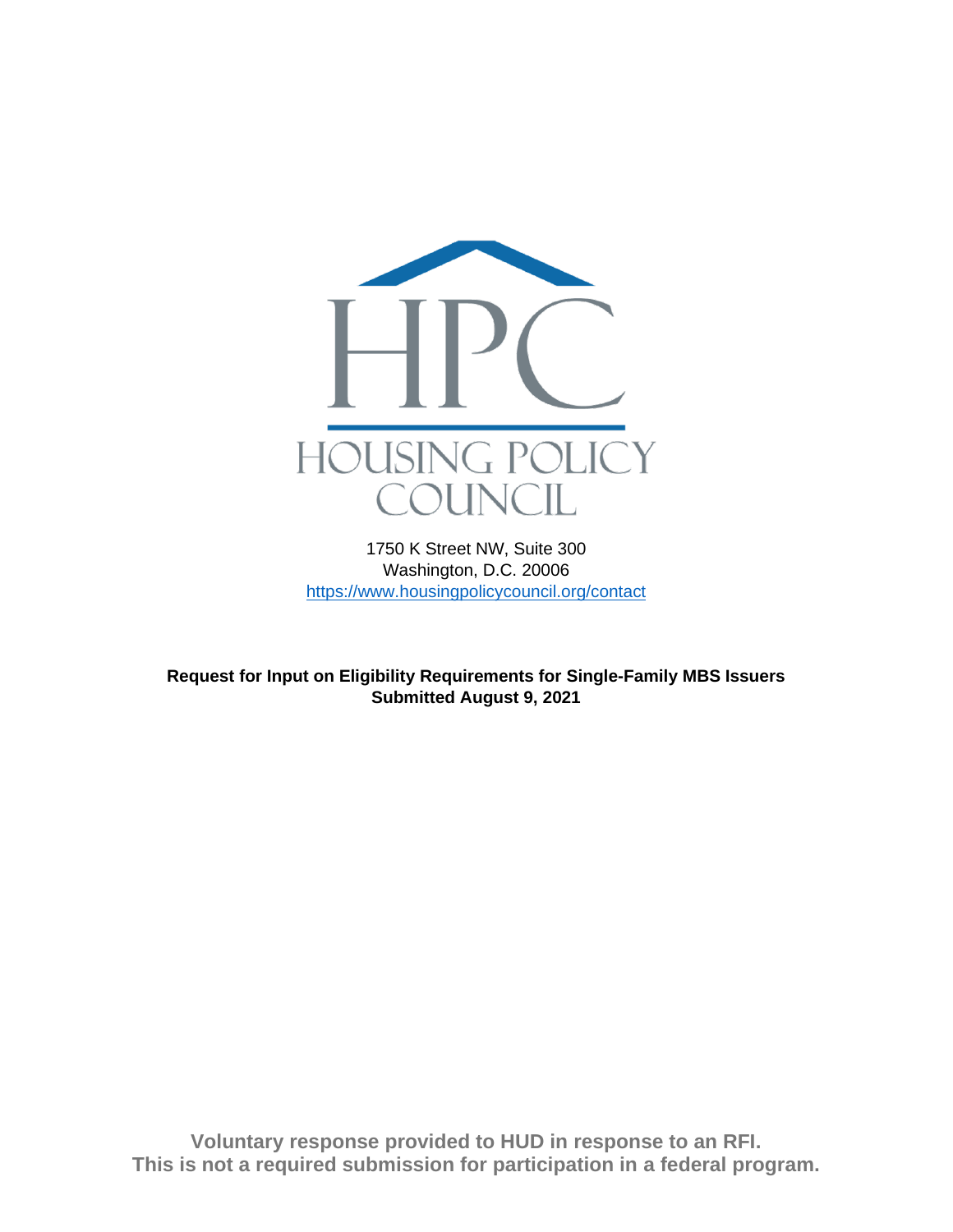August 9, 2021

Michael R. Drayne Acting Executive Vice President Ginnie Mae 425 3rd Street, SW, Suite 500 Washington, DC 20024

## **Re: Request for Input on Eligibility Requirements for Single-Family MBS Issuers ("RFI")**

Dear Acting Executive Vice President Drayne:

The Housing Policy Council ("HPC")<sup>1</sup> advocates for a safe, sound, resilient, and equitable mortgage finance system, and shares in Ginnie Mae's goal to promote the success of the MBS Program while protecting its government guarantee. From this perspective, HPC supports revisions to the financial eligibility requirements for single-family MBS issuers that would contribute to systemic market stability and regulatory alignment, including the adoption of riskbased frameworks that are well calibrated to the diversity of Ginnie Mae MBS Program participants. We welcome the dialogue initiated by this RFI and emphasize the need for additional collaboration between Ginnie Mae and MBS Program stakeholders on this consequential topic.

# *HPC Encourages Implementation of Prudential Financial Requirements for MBS Issuers that are Risk-Calibrated, Consistent Across Regulators, and Developed in Collaboration with Stakeholders.*

HPC has continually called for prudential standards that are clear, aligned, tailored to specified risks, and consistent across regulatory frameworks.<sup>2</sup> The net worth, liquidity, and capital requirements imposed by Ginnie Mae, FHFA, and state regulators can be a source of market stability provided that these requirements are established, defined, and applied in uniform fashion. The opposite is also true. A regulatory landscape with divergent and fast-evolving prudential requirements can be unsettling to the market.

HPC believes the proposed revisions to Ginnie Mae's net worth and liquidity requirements promote regulatory alignment and reflect a rational risk-based approach to counterparty oversight that should enhance safety and soundness in the government-backed mortgage segment. Accordingly, HPC extends its general support for implementation of the proposed revisions to issuer net worth and liquidity requirements.

In contrast, we urge Ginnie Mae to withhold implementation of the proposed Risk-Based Capital (RBC) Ratio in the manner and timeline outlined in the RFI. As an essential component of our housing finance system, Ginnie Mae is faced with the difficult task of balancing the

<sup>1</sup> HPC is a trade association comprised of the nation's leading mortgage lenders, servicers, mortgage insurers, and title and data companies. HPC advocates for the mortgage and housing finance interests of its members in legislative, regulatory, and judicial forums. Our interest is in the safety and soundness of the housing finance system, the equitable and consistent regulatory treatment of all market participants, and the promotion of lending practices that create sustainable home ownership opportunities that lead to long-term wealth-building and community-building for families.

<sup>&</sup>lt;sup>2</sup> For example, HPC has emphasized the need for state-based prudential standards to demonstrate "consistency with federal practices, uniformity in application, and alignment with the risks of mortgage servicing and the business models of nonbank mortgage servicers." Se[e HPC Response Letter to CSBS Relating to the Proposed Regulatory Prudential Standards for Nonbank](https://fbb0ab68-1668-4db6-9365-051035190b71.filesusr.com/ugd/d315af_361cf13ed7bc4e96957fef1fed2f0b46.pdf)  [Mortgage Servicers.](https://fbb0ab68-1668-4db6-9365-051035190b71.filesusr.com/ugd/d315af_361cf13ed7bc4e96957fef1fed2f0b46.pdf)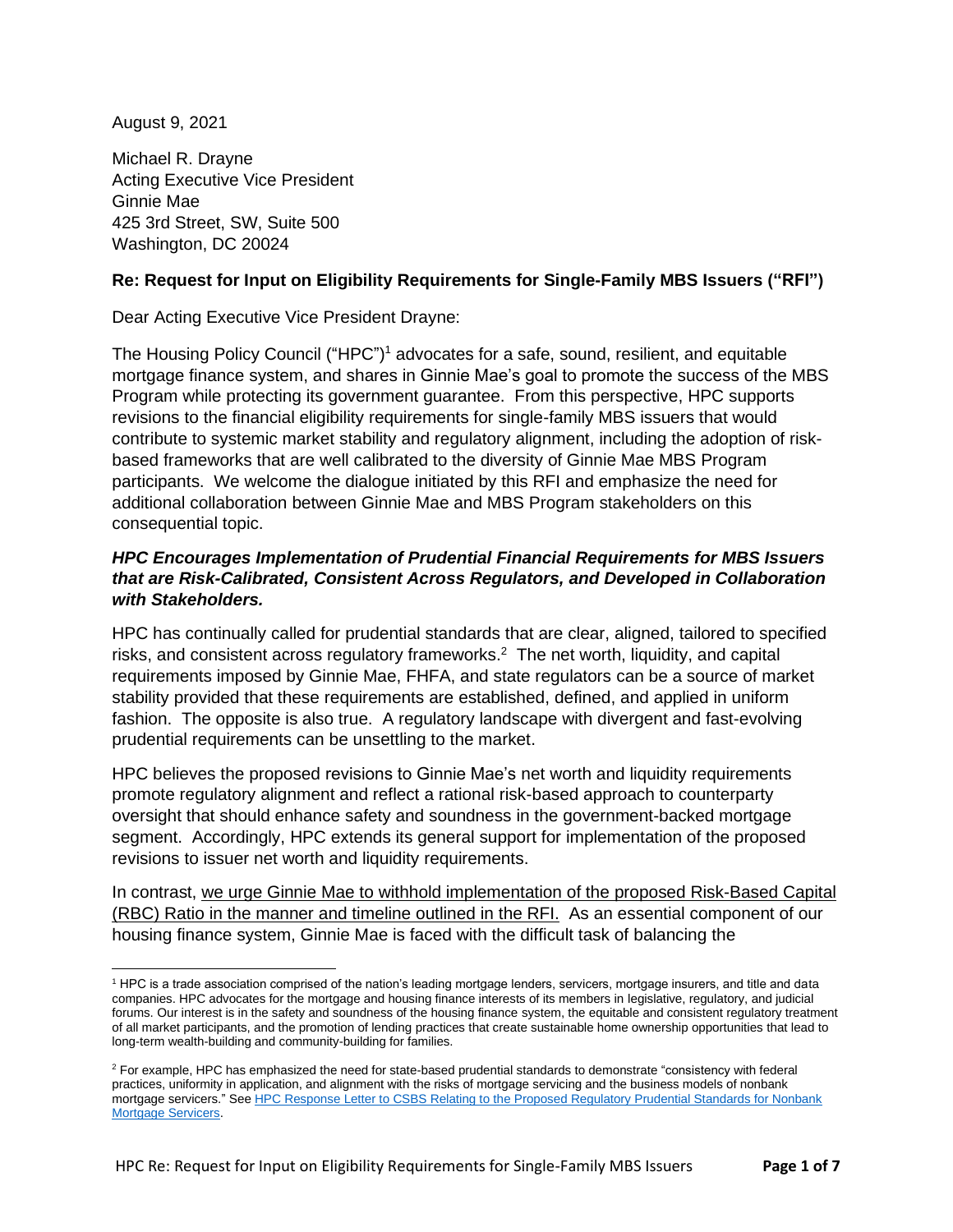implementation of program standards that enhance safety and soundness against the potential for market disruptions. We encourage Ginnie Mae to not shoulder this task alone. HPC and its full membership are willing to dedicate the time and resources necessary to coordinate industry outreach and collaboration efforts to inform the thorough development of prudential standards. In this spirit, we offer the following observations.

# *Implementation of the RBC Ratio, as expressed in the RFI, May Cause Undue Disruption that Reduces Systemic Safety and Soundness, and Therefore, the RBC Ratio Proposal Is Not a Reasonable or Adequate Counterparty Risk Oversight Tool for Ginnie Mae.*

While HPC supports exploration of a risk-based framework, we caution that making the proposed RBC Ratio effective for the current fiscal year will likely cause more disruption than necessary. We cannot overstate our concern that stakeholders have not had sufficient time or information to conduct a comprehensive assessment of the downstream impacts associated with implementation of the RBC Ratio proposal or to explore an alternative flexible framework that may better address Ginnie Mae's concerns. Without the benefit of a more thorough analysis, industry cannot provide Ginnie Mae with the depth and breadth of information necessary to weigh the systemic benefits of the RBC Ratio proposal, or some alternative riskbased framework, against potential systemic risks nor to advise as to the probability or degree of the same.

When implementing the comparable prudential standards, the traditional practice across bank regulators has been to allow ample time for careful, analytical consideration of capital and liquidity requirements and significant lead-time for implementation. Typically, Ginnie Mae too has recognized the importance of providing ample time prior to increasing net worth, liquidity, or capital requirements.<sup>3</sup> This gradual approach helps to avoid unintended consequences by ensuring new requirements are vetted across the array of business models and risk management and funding practices in the marketplace. The immediate enactment of substantial revisions to the issuer financial eligibility requirements would amount to a shift in policy posture<sup>4</sup> and could be a source of market disruption.

We understand Ginnie Mae "anticipates that only a small number of issuers"<sup>5</sup> would be unable to meet the RBC Ratio requirement by the end of fiscal year 2021. Models and projections about the likely degree of non-compliance with the new requirements do not fully illustrate the downstream impacts associated with the proposed RBC Ratio formula. Issuers and their counterparties rely on the issuer financial requirements in the Ginnie Mae Mortgage-Backed Securities Guide ("MBS Guide) to structure agreements and transactions. Due to the potential repercussions associated with breaching established minimum financial ratios, Issuers are likely to set a compliance floor that would be higher than the minimum ratio announced, which in turn, would cause Issuers to rebalance their asset allocations within a short time frame. While we acknowledge that the rebalancing of capital structures for certain Issuers may well be the intended outcome for Ginnie Mae, we also warn that forcing this market activity within such

<sup>&</sup>lt;sup>3</sup> For changes to net worth, liquidity, and capital requirements, Ginnie Mae typically provides lead times that go into at least the fiscal year following the date of publication. See, e.g., APM 14-16: New issuer Net Worth and Liquidity Requirements (providing Issuers over 14 months to comply with increased net worth and liquidity requirements; see also APM 19-06: Counterparty Risk Management Policy Series – Volume 3: New Rating Requirements, New Risk Factors, Revised Financial Requirements, and Other Revised Participation Requirements.

<sup>4</sup> While Ginnie Mae does implement some program changes immediately upon announcement, it is typical for the agency to provide longer implementation dates for changes to financial eligibility requirements. Please see footnote 3, *supra.* 

<sup>5</sup> [Ginnie Mae RFI, Eligibility Requirements of Single-Family](https://www.ginniemae.gov/newsroom/publications/Documents/Financial%20Requirements%20RFI_v2.pdf) MBS Issuers.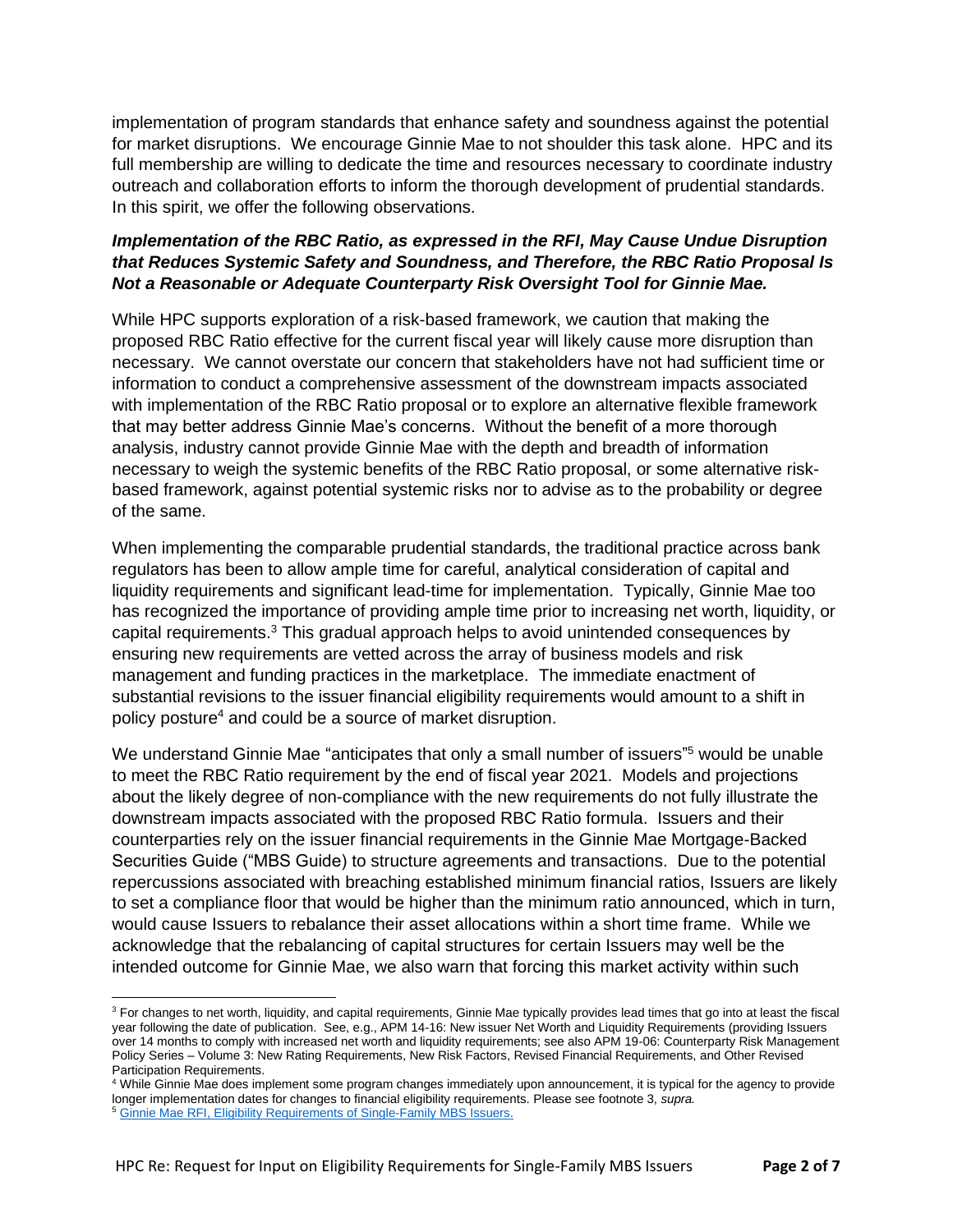short time periods is likely to prove unduly disruptive to the government-backed mortgage servicing segment.

Moreover, disruption is neither warranted nor necessary to advance Ginnie Mae's objective. The net worth, liquidity, and capital structure of MBS Issuers would more than likely begin to shift in the direction sought by Ginnie Mae immediately upon the publication of an announcement formally adopting revised standards—even if those standards were not mandatory until fiscal year 2022 or later. To be clear, HPC advocates for an adequate adoption timeline for all changes proposed in the RFI, but more importantly, we emphasize the need for Ginnie Mae to have further engagement with program stakeholders before finalizing any potential RBC Ratio or alternative requirement.

# *HPC Invites Ginnie Mae to Collaborate on the Development of a Risk Based Approach to Capital Requirements or Other Risk-Based Alternatives That are Better Calibrated to Specified Risks and Reflective of the Diversity of MBS Program Participants*

The government-backed mortgage segment is, at its core, a public-private partnership, in which the ultimate success of the MBS Program, the FHA, the VA Loan Benefit Guaranty Program, and the USDA Rural Development Loan Guaranty Program is inextricably intertwined with the long-term success of MBS Issuers and the value of their service offering to the targeted borrower segments. We believe that Ginnie Mae's dual objective of supporting successful MBS Issuers while protecting its government guarantee would be well served by providing the data, assumptions, risk descriptions, and testing scenarios underlying the proposed RBC Ratio. The determination of whether the RBC Ratio is reasonable and appropriate must be made by reference to a better understanding of the specific risk(s) that Ginnie Mae intends to minimize by its adoption. The disclosure of the data, factors, and assumptions informing Ginnie Mae's RBC Ratio proposal would afford program stakeholders the opportunity to advise on optimization and drive toward greater regulatory alignment.

We presume that the notion of an RBC Ratio is an attempt to prevent the risks stemming from an event of issuer default —that is the risk that an issuer will not be able to remain a going business concern and meet its investor and servicing obligations required by the Guaranty Agreement due to financial impairment. What remains unclear is whether Ginnie views the RBC Ratio as a tool to mitigate issuer-specific risks that it has identified, such as potential government losses incurred upon the taking of a defaulted portfolio, or as a tool to protect against catastrophic risk of systemic failure, such as the risk Ginnie Mae will not be able to direct transfer of issuer responsibility to another issuer or absorb servicing and investor reporting responsibilities through its own master subservicers timely in the event of multiple issuer failures.

Also, we understand that Ginnie Mae regards the capital structure of an issuer and the relative volatility of the assets on their balance sheet as indicators of Ginnie Mae's exposure to these risks. Due consideration should be given to the impact of volatility and HPC encourages further analysis, but we note that the proposed changes in net worth and liquidity requirements aim to mitigate these same risks. The simultaneous addition of the RBC Ratio, as proposed, may lead to a more punitive financial impact on the retention of MSRs held on balance sheet than Ginnie Mae intends, while adding little to the measurement and calibration of the risks in other asset classes.

Ginnie Mae should give due consideration to the fact that the additional capital charges that will result from implementation of the RBC Ratio could reduce IMB participation in government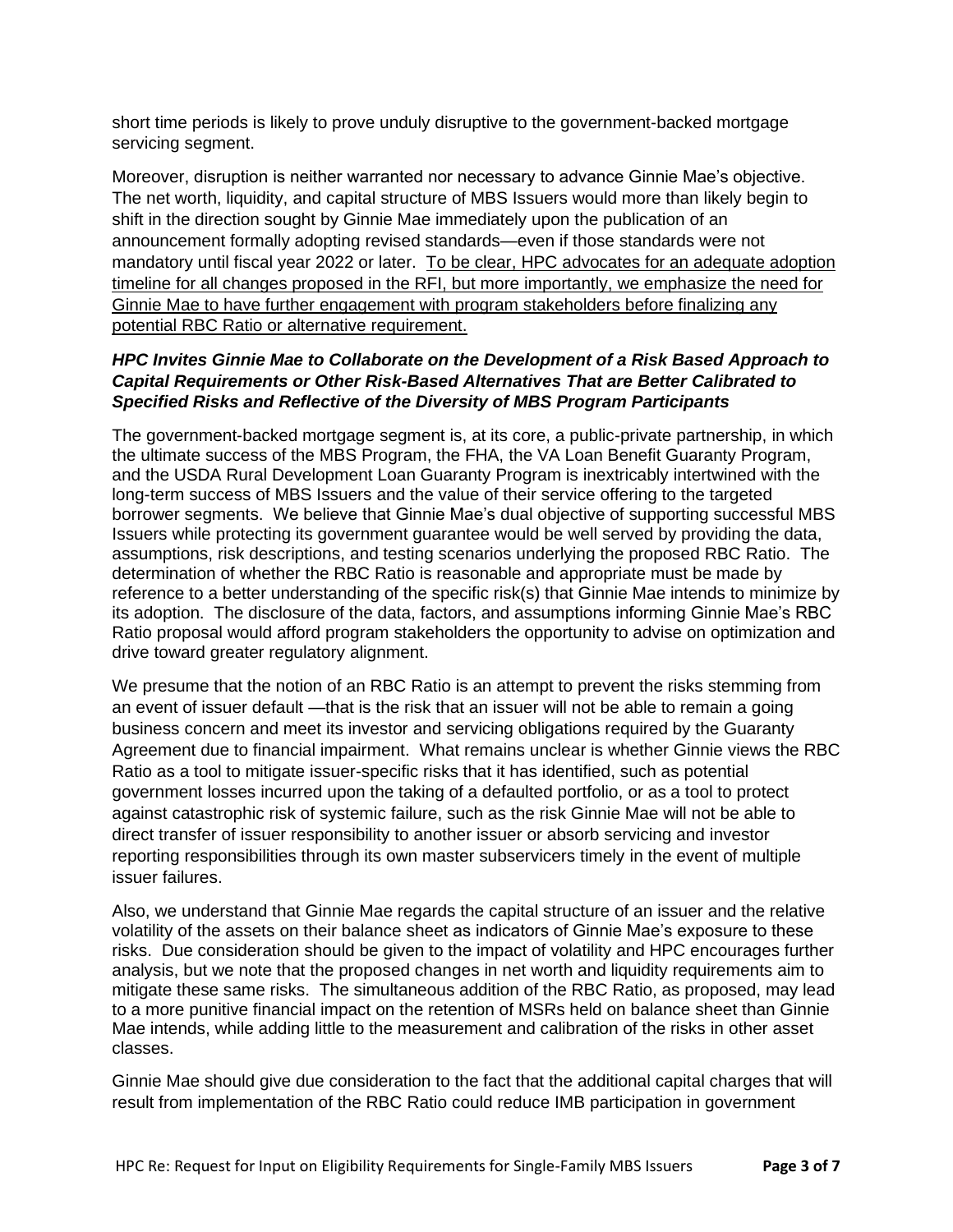servicing. Considering a risk-based prudential framework for IMBs is a reasonable pursuit. But the proposed RBC rule falls short in how it assesses risk, and it may simply not be appropriate for independent monoline mortgage bankers given their much more simplistic balance sheets and limited number of asset exposures. Our initial assessment of the current formulation identifies potential substantive design flaws. First, the ratio as expressed in the RFI may greatly increase volatility in required capital, which would make it difficult for IMBs to manage capital levels over time. Second, the formulation could discourage the hedging of interest rate risk intrinsic in MSRs given the mismatch between the capital treatment of MSRs and related hedges, and the resulting potential adverse impact on capital ratios. Put differently, the RBC Ratio formula, as proposed, assigns a risk weight to the very assets that are needed to hedge against extreme swings in MSR values without providing any offsetting benefits—an irrational if unintended result.

Among larger, sophisticated, and more diverse IMB operations, the simplistic approach to assessing risk in the formula will not treat all firms equally, will create perverse incentives, and will favor some firms over others without meaningfully reducing risk to Ginnie Mae or to the financial system. If implementation of the proposed RBC rule results in exits from government servicing, the rule could precipitate the realization of the very risks it was designed to mitigate. We believe that measures that expand participation in the government servicing segment are the most effective means to reduce systemic risk and consequently, taxpayer exposure. Hence, we support increasing the clarity and flexibility in Ginnie Mae's proposal in order to maintain and even increase all lender participation in affordable lending.

Given the variety of IMB business models, a risk-based approach should have more dimensions than are reflected in the proposed formula. We recommend that Ginnie Mae evaluate whether its RBC equation is reflective of and responsive to default risks associated with the variety of IMB operating and financial management models.

For example, the formula could assign different treatment to assets with positive convexity used for hedging, reduce the risk weight of MSRs when hedging assets are present, or distinguish between Ginnie, GSE, and PLS MSRs given the different risk profile of each. The model may also require consideration and adjustments based on funding sources, the stability of those sources, the presence of corporate parent guaranties, cross-default agreements with affiliates, as well as the corporate structure of the IMB.

Previously, Ginnie Mae has expressed a desire "to avoid a one size fits all approach which can create unintended limitations on program participation and can cause unnecessary restrictions on all issuers."<sup>6</sup> Without including additional factors, the RBC formula amounts to the type of one size fits all blunt tool that Ginnie Mae has sought to avoid in its counterparty risk oversight. In collaboration with its issuers, Ginnie Mae could and should explore risk-based alternatives that may be more flexible to various circumstances yet more robust to the risks Ginnie Mae wishes to mitigate. In short, the particular RBC Ratio requirement proposed in the RFI may be a less optimal tool to address counterparty and/or systemic risks than other alternatives.

# *We Encourage Exploration of Other Risk-Based Alternatives More Closely Tailored to the Risks Underpinning the RBC Ratio Proposal.*

<sup>&</sup>lt;sup>6</sup> See Ginnie Mae's issuer Risk Analytics and Risk Management Processes presentation.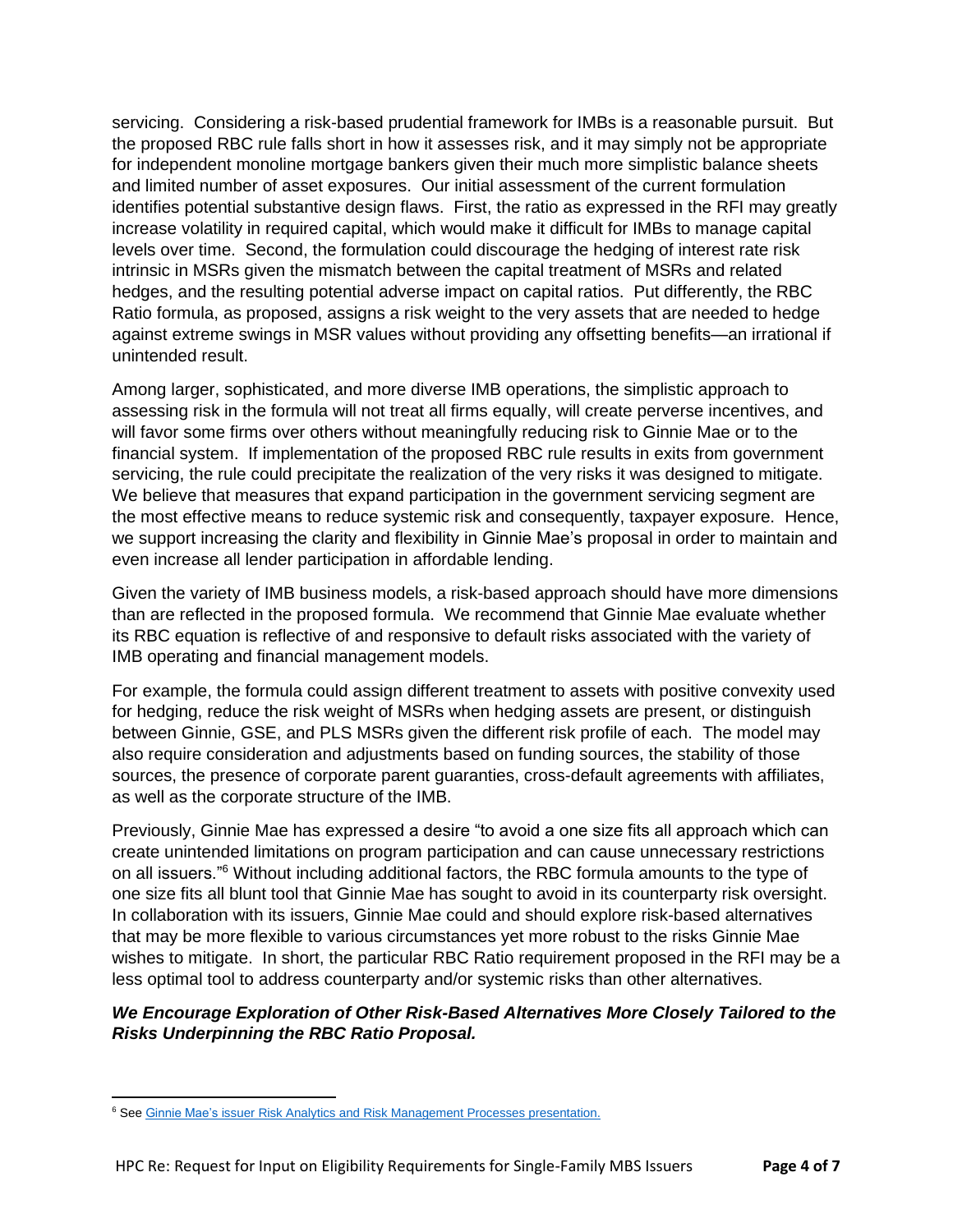HPC believes that safeguarding the availability of sufficient servicing capability in the government segment is paramount. The RBC Ratio, as proposed, not only does not address this risk but also could exacerbate it. For this reason, HPC believes that Ginnie Mae should pursue a resolution planning framework to facilitate an orderly transition of MSRs in the event of issuer failures. HPC recognizes a resolution planning policy as one of the most worthwhile counterparty risk measures that Ginnie Mae could implement.

Safeguarding the economic value of MSRs across business cycles is another approach to managing counterparty risk. For example, Ginnie Mae could increase its Minimum Portfolio Servicing Spread Requirements and enforce limits on encumbrances of excess servicing strips. In APM 19-02, Ginnie Mae already established minimum portfolio servicing spreads. Ginnie Mae could announce gradual increases to preserve servicing income in Ginnie MSRs. Likewise, Ginnie Mae has previously required disclosure of transactions that encumber excess servicing but has not put in place additional controls or limits. Implementing such limits as well as gradual increases to minimum portfolio servicing spreads are two risk-based changes that would lead to lower leverage levels that could moderate the impact of MSR valuation swings. Moreover, such changes are a natural evolution of prior Ginnie Mae policies that could prove less disruptive than the proposed RBC Ratio while protecting Ginnie Mae against potential portfolio losses in an event of issuer extinguishment.

To address concerns related to capital structures reliant on MSRs more directly, Ginnie Mae could consider whether and how MSR to Equity and/or MSR to ANW thresholds might fit within the context of Ginnie Mae's permissible risk parameters policy in Chapter 3, Section 21(b) of the MBS Guide. Express recognition of permissible thresholds would enable Ginnie Mae to assess the adequacy of an issuer's capital structure based on the totality of the circumstances, including the issuer's financing sources and operating model. Notably, unlike the proposed RBC Ratio, this alternative would not apply a negative value to Ginnie Mae's own asset. Moreover, Ginnie Mae has been explicit that it already relies on such metrics when assessing its counterparties. By formally adopting the relevant thresholds in the MBS Guide, Ginnie Mae could promote the equitable treatment of program participants and increase transparency.

To be clear, HPC is not endorsing in specificity any of these approaches. We assume there may be other alternatives that also should be considered. Indeed, among HPC's membership, there are differing views among these alternatives and a consensus that each would need more careful analysis than could be produced with a 30-day comment period. Rather, in the spirit of constructive dialogue with Ginnie Mae and to be responsive to Ginnie Mae's request for input, we are providing examples that demonstrate that alternative approaches to solving for Ginnie Mae's concerns exist. These alternatives, and other that could be developed with more time, warrant deeper review and discussion that cannot be achieved in the timeline outlined in the RFI.

### *HPC Believes that the Proposed Revisions to Net Worth Standards are Reasonable and Appropriate Risk-Based Counterparty Risk Controls that Could be Improved but May be Implemented without Causing Undue Disruption.*

Ginnie Mae has proposed increasing minimum net worth requirements by an amount equal to 25 basis points of an issuer's outstanding GSE obligations thereby making its net worth standard encompassing of both Ginnie Mae issuer responsibilities and GSE seller/servicer requirements. By imposing a lower net worth requirement on the portion corresponding to an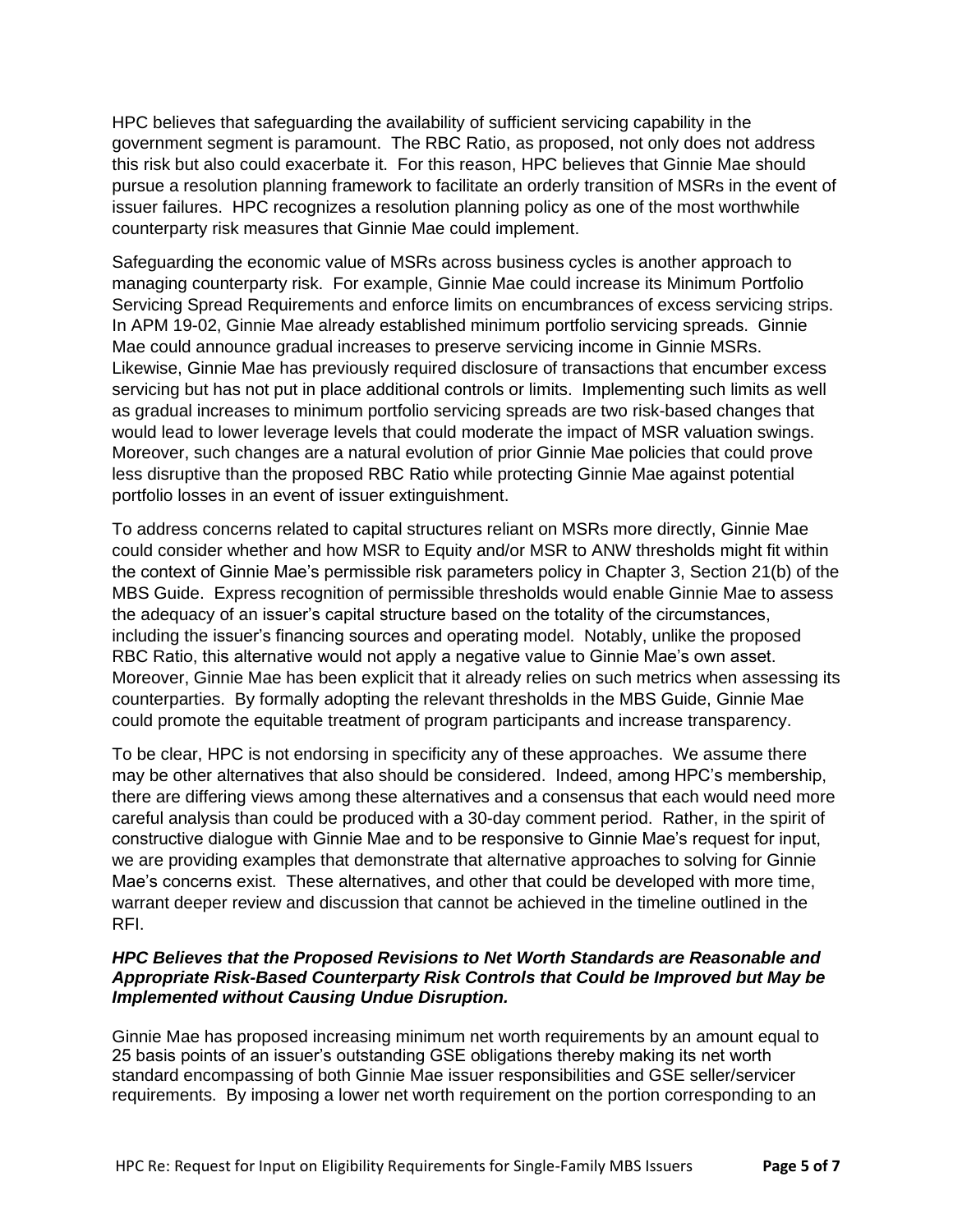issuer's GSE portfolio, the proposal differentiates the risk associated with each program and advances a framework that is aligned with prior FHFA proposals. HPC believes that it is reasonable and appropriate for issuer total net worth requirements to be based on or inclusive of both Ginnie Mae and GSE lines of business. Hence, HPC supports, without qualification, implementation of the net worth framework outlined in the RFI.

HPC does not identify any risks of undue or counterproductive disruptions other than the risks associated with the implementation date already addressed in this letter, but we note that Ginnie Mae should provide additional clarification with respect to the proposal. For example, the term Ginnie Mae obligations is defined as the sum of three pool-level elements, namely "a) all Singlefamily Ginnie Mae securities outstanding, b) available commitment authority to issue new Single-family pools, and c) total Single-family pools funded."<sup>7</sup> If Ginnie Mae intends to define GSE obligations by reference to the same three general elements, Ginnie Mae should delineate how it plans to accommodate for the differences between the pool level and loan level structures and between the various loan delivery mechanism across programs.

Given the proposal for upward revisions to Ginnie Mae's minimum net worth requirements, HPC believes that Ginnie Mae could improve its risk posture and support issuer stability by establishing a framework that clearly delineates how issuers may allocate capital during periods of temporary financial stress. The current net worth framework based on strict compliance with a minimum metric is inadequate because it does not recognize the variety of circumstances under which permitting an issuer to go below the minimum threshold to address a temporary situation is preferable to declaring the entity in default. As Ginnie Mae knows, an event of default affects arrangements with third-parties and could make it more difficult for an otherwise viable entity to remain operational. Ginnie Mae's deployment of the COVID-19 PTAP Program is an implicit recognition that such circumstances exist.

Similarly, the minimum threshold framework identifies all Issuers above the minimum as equally compliant with Ginnie Mae requirements even though Ginnie Mae's risk exposure could be substantially different based on an issuer's proximity to the minimum threshold. To address these issues, Ginnie Mae could structure different levels of net worth compliance that enable it to better manage risk while providing additional flexibility to Issuers and their own counterparties if needed and justified. Again, HPC encourages exploration of additional alternatives.

### *HPC Believes that the Proposed Revisions to Liquidity Standards are Reasonable and Appropriate Risk-Based Counterparty Risk Controls that Could be Improved but May be Implemented without Causing Undue Disruption.*

HPC believes that imposing additional liquidity requirements based on an issuer's GSE obligations is an appropriate liquidity measure so long as it reflects coordination between Ginnie and FHFA. Conceptually, HPC also supports increasing liquidity levels based on the amount of loans held for sale but believes that Ginnie Mae needs to provide additional data and assumptions for industry to opine whether the incremental 20 basis points are reasonable and appropriate. HPC would urge recalibration if subsequent FHFA standards differ substantially as this is an area where alignment should be reached to minimize compliance and regulatory costs.

As is the case for the net worth requirements, HPC recommends that Ginnie Mae outline with greater specificity the definitional framework that will govern which loans are subject to the additional liquidity charge. For example, it is unclear whether re-performing or modified loan

<sup>7</sup> Se[e https://www.ginniemae.gov/issuers/program\\_guidelines/MBSGuideLib/Chapter\\_03.pdf](https://www.ginniemae.gov/issuers/program_guidelines/MBSGuideLib/Chapter_03.pdf)